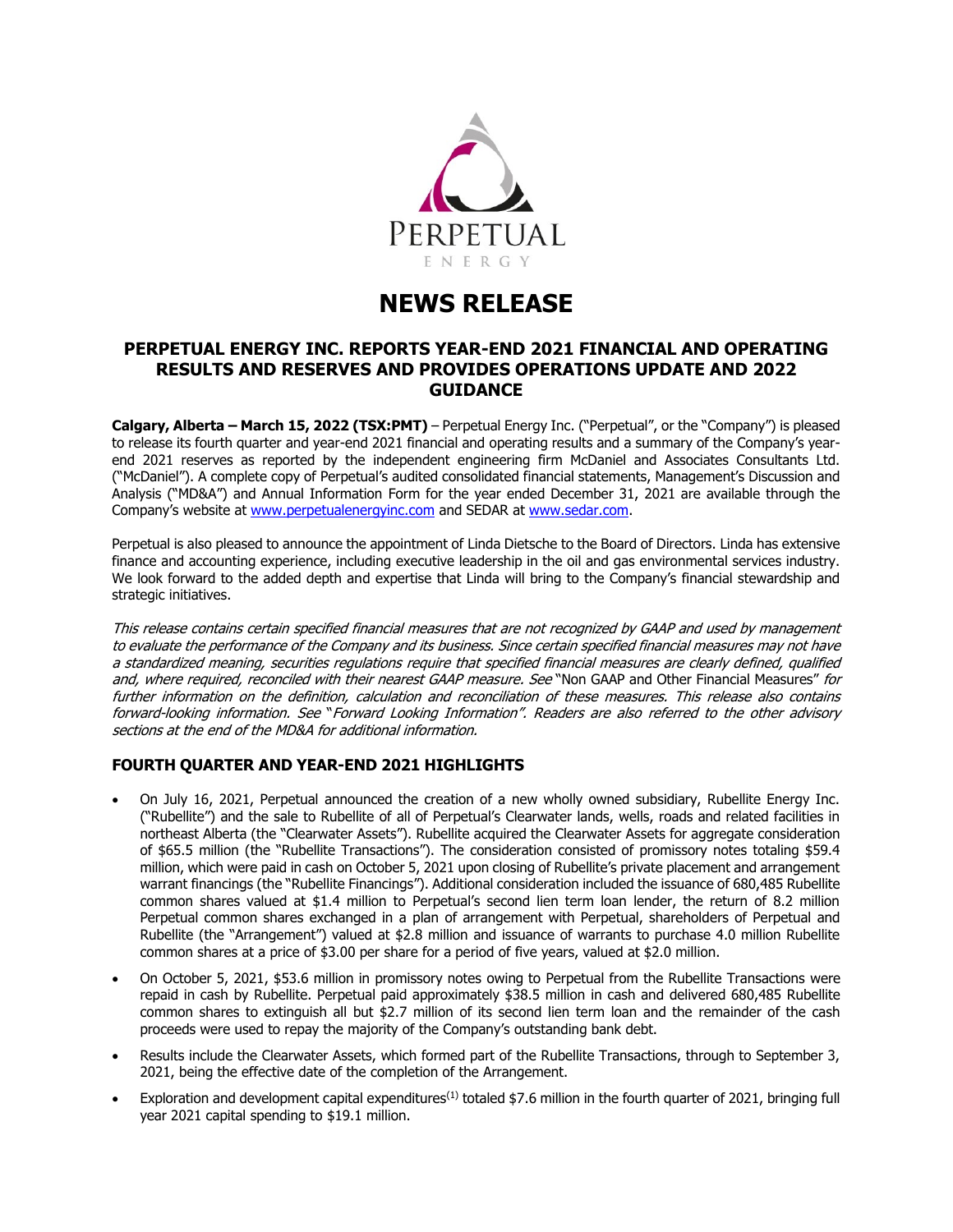- $\circ$  At Perpetual's 50% working interest East Edson property, the Company participated with its joint venture partner in a six (3.0 net) extended reach horizontal well drilling program targeting the Wilrich formation in the second half of the year. Two (1.0 net) wells were drilled, completed and placed on production at the end of September while an additional four (2.0 net) wells were drilled, completed, frac'd and commenced production in November, bringing throughput at the West Wolf gas plant to full capacity to maximize natural gas and NGL sales through the winter months.
- $\circ$  Three (1.5 net) carried interest wells were previously drilled at East Edson during the year to complete the eight-well carried capital commitment of the purchaser in the East Edson transaction in which Perpetual sold a 50% working interest on April 1, 2020.
- Driven by positive results from the East Edson drilling program, the Company sequentially grew production to 6,359 boe/d in the fourth quarter of 2021 (17% oil and NGL), up 30% from 4,876 boe/d in the third quarter (26% oil and NGL) and 34% higher than the 4,730 boe/d recorded in the fourth quarter of 2020 (31% oil and NGL). Production in 2021 averaged 5,389 boe/d (24% heavy crude oil and NGL), an increase of 8% from 5,012 boe/d (29% heavy crude oil and NGL) in 2020. Production levels steadily increased as 9 (4.5 net) East Edson Wilrich liquids-rich gas wells were progressively brought on production during 2021, partially offset by the disposition of the Clearwater Assets in the third quarter of 2021.
- In 2021, Perpetual spent \$1.7 million on abandonment and reclamation projects (Q4 2021 \$0.6 million; 2020 \$1.0 million; Q4 2020 - \$0.9 million) of which \$0.7 million was funded by Alberta's Site Rehabilitation Program ("SRP"). Perpetual abandoned 32 wells, 19 pipelines and 15 reclamation certificates were received from the Alberta Energy Regulator ("AER") which will result in the cessation of associated property tax and surface lease expenses. Subsequent to year end, the Company has received 1 additional reclamation certificates related to projects completed in 2021.
- Adjusted funds flow<sup>(1)</sup> in the fourth quarter of 2021 was \$8.6 million (\$0.13/share), \$7.4 million higher than the prior year period (Q4 2020 – \$1.2 million). The increase was due primarily to the 34% increase in production and higher realized prices for conventional natural gas, oil and NGLs, combined with lower cash finance expense resulting from repayment of the second lien term loan, partially offset by transaction costs related to the Rubellite Transactions. For the year ended December 31, 2021, adjusted funds flow was \$16.7 million (\$0.27/share), up materially from a negative \$7.8 million in 2020 as the 8% year-over-year increase in production combined with significantly higher commodity prices.
- Net income for the fourth quarter of 2021 was \$5.7 million (\$0.09/share), a significant improvement from the prior year period (Q4 2020 – net loss of \$14.4 million; \$0.24/share). Net income for 2021 was \$81.1 million (\$1.29/share), recovering from a net loss of \$61.6 million in 2020 (\$1.01/share). Net income in 2021 was impacted by aggregate non-cash impairment reversal charges of \$30.6 million (2020 – \$42.5 million impairment) and a \$47.5 million gain on disposition of the Clearwater Assets.
- Total net debt(1) outstanding at year-end 2021 dropped 44% to \$59.3 million, from \$105.0 million at year-end 2020, as a result of the Rubellite Transactions and the extinguishment of the second lien Term Loan.
- In December, the borrowing base on the Company's credit facility was confirmed at \$17.0 million and the maturity date has been extended to May 31, 2023. The maturity of the \$2.7 million second lien Term Loan, has been extended to December 31, 2024. The \$36.6 million 2025 Senior Notes are due January 23, 2025. Perpetual had available liquidity<sup>(1)</sup> at December 31, 2021 of \$14.6 million, comprised of the \$17 million Credit Facility Borrowing Limit, adjusted for current cash of \$1.1 million less borrowings of \$2.5 million and letters of credit of \$1.0 million.
- Total proved plus probable reserves were 31.6 MMboe at December 31, 2021, a decrease of 11% year-over-year reflecting the sale of the Clearwater Assets. Total future development costs ("FDC") decreased \$37.1 million (33%) to \$75.3 million at year-end 2021, 79% (\$29.3 million) of which related to the Rubellite Transactions. The net present value ("NPV") of Perpetual's total proved plus probable reserves (discounted at 10%), was \$230.5 million  $(2020 - $187.8$  million). Perpetual's reserve-based net asset value<sup>(1)</sup> ("NAV") (discounted at 10%) at year-end 2021 increased 80% to \$177.6 million (\$2.79 per share), reflecting the significant debt reduction associated with the sale of the Clearwater Assets combined with the increased reserve value driven primarily by the increase in the independent reserve evaluators' forecast for natural gas, crude oil and NGL prices at year-end 2021 as compared to the prior year, commensurate with forward market prices. See "Year-End 2021 Reserves".

Non-GAAP measure, Non-GAAP ratio or supplementary financial measure that does not have any standardized meaning under IFRS and therefore may not be comparable to similar measures presented by other entities. Refer to the section entitled "Non-GAAP and Other Financial Measures" contained within this release.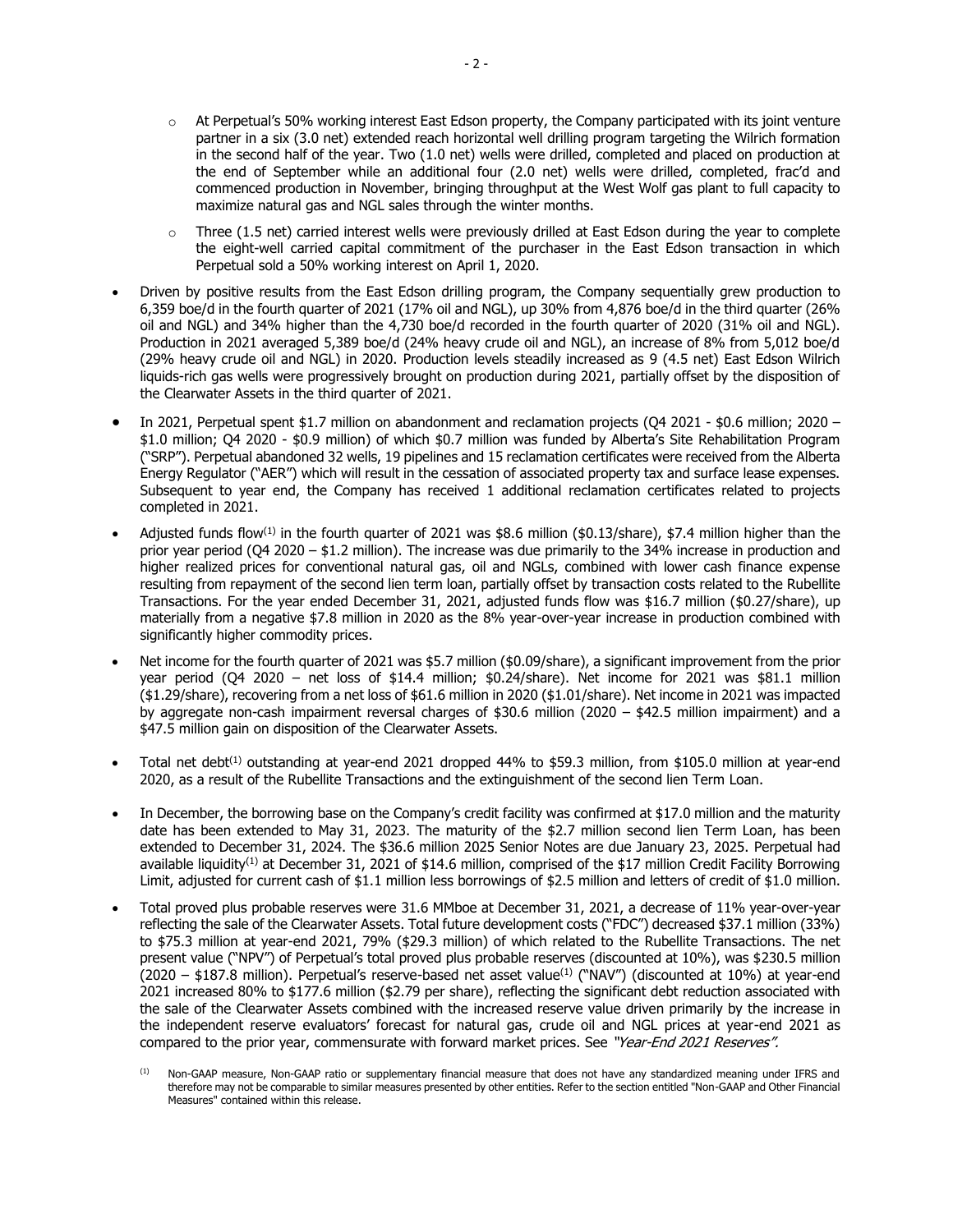# **2022 OUTLOOK**

The Rubellite Transactions provided a "full capital solution" for Perpetual by reducing Perpetual's net debt<sup>(4)</sup> to \$59.3 million, normalizing the balance sheet leverage ratios and surfacing incremental value. The Rubellite Transactions have materially improved Perpetual's liquidity and enhanced the Company's ability to capture the inherent value in its asset base by funding investment opportunities to grow and sustain production and adjusted funds flow. Interest cost savings are forecast to improve Perpetual's adjusted funds flow by approximately \$4 million annually. General and administrative cost recoveries under the management services agreement with Rubellite will further enhance Perpetual's funds flow by approximately \$2 to \$3 million annually. Additionally, 4.0 million Rubellite Share Purchase Warrants owned by Perpetual provide an opportunity for Perpetual to participate in value creation from the Clearwater Assets over the next five years.

Perpetual's Board of Directors has approved exploration and development capital spending(4) of up to \$28 million for 2022 to be fully funded from adjusted funds flow.

The winter drilling program is currently underway at Mannville in Eastern Alberta where two (2.0 net) horizontal, multilateral wells targeting heavy oil in the Sparky formation will be drilled and brought on stream prior to the end of the first quarter. Sales production is expected to commence in late April, several weeks after full recovery the oil-based drilling mud ("OBM") used during the drilling process, which are not recorded as sales production as the OBM is reused in future drilling operations to the extent possible or sold and credited back to drilling capital. Perpetual plans to monitor performance of the new Sparky multi-laterals for several months prior to executing a follow-up drilling program of up to four (4.0 net) additional horizontal multi-lateral wells in the second half of 2022. Perpetual will also continue to be focused on waterflood optimization and battery consolidation projects as well as shallow gas recompletions and abandonment and reclamation activities in the Mannville property.

During the second half of 2022, Perpetual is planning to participate at its 50% working interest in an East Edson drilling program to drill, complete, equip and tie-in six (3.0 net) extended reach horizontal wells in the Wilrich formation, targeting to fill the West Wolf gas plant to maximize natural gas and NGL sales through next winter. Depending on processing capability, one (0.5 net) additional horizontal well is planned to begin evaluating the potential of secondary zones at East Edson.

Exploration and development capital spending<sup>(4)</sup> for Perpetual for full year 2022 is expected to be \$20 to \$28 million, with \$5 to \$7 million to be spent in the first quarter. The table below summarizes anticipated capital spending and drilling activities for Perpetual for the first quarter and full year of 2022.

|                                | 01 2022<br>( <i>\$ millions</i> ) | # of wells<br>(gross/net) | 2022<br>( <i>\$ millions</i> ) | # of wells<br>( gross/net) |
|--------------------------------|-----------------------------------|---------------------------|--------------------------------|----------------------------|
| West Central <sup>(1)</sup>    | $$0 - $1$                         | $\overline{\phantom{0}}$  | $$14 - $15$                    | $6 - 7/3.0 - 3.5$          |
| Eastern Alberta <sup>(2)</sup> | $$5 - $6$                         | 2/2.0                     | $$6 - $13$                     | $2 - 6/2.0 - 6.0$          |
| Total <sup>(3)</sup>           | \$5 - \$7                         | 2/2.0                     | \$20 - \$28                    | $8 - 13 / 5.0 - 9.5$       |

# **2022 Exploration and Development Forecast Capital Expenditures(4)**

The Include six (3.0 net) Wilrich development wells and one (0.5 net) secondary zone evaluation well.<br>(2) Two (2.0 net) multi-lateral wells to be drilled in the first quarter of 2022 will be menitored for n

(2) Two (2.0 net) multi-lateral wells to be drilled in the first quarter of 2022 will be monitored for performance prior to drilling up to four 4.0 net) follow-up wells in the second half of 2022.

(3) Excludes abandonment and reclamation spending.<br>  $(4)$  Non-GAAP measure, Non-GAAP ratio or supplement

(4) Non-GAAP measure, Non-GAAP ratio or supplementary financial measure that does not have any standardized meaning under IFRS and therefore may not be comparable to similar measures presented by other entities. Refer to the section entitled "Non-GAAP and Other Financial Measures" contained within this release.

Total Company average production is expected to exceed 6,500 boe/d (18% oil and NGL) for the first quarter of 2022. Average production is forecast to grow 20% to 25% from 2021 levels to 6,500 to 6,750 boe/d in 2022, with oil and NGL representing approximately 20% of the production mix.

Perpetual continues its environmental, social, and corporate governance ("ESG") focus, with total abandonment and reclamation expenditures of up to \$2.0 million planned in 2022, with an estimated \$0.6 million to be funded through Alberta's Site Rehabilitation Program ("SRP"). The remaining \$1.4 million will more than satisfy the Company's annual area-based closure spending requirements of \$0.9 million.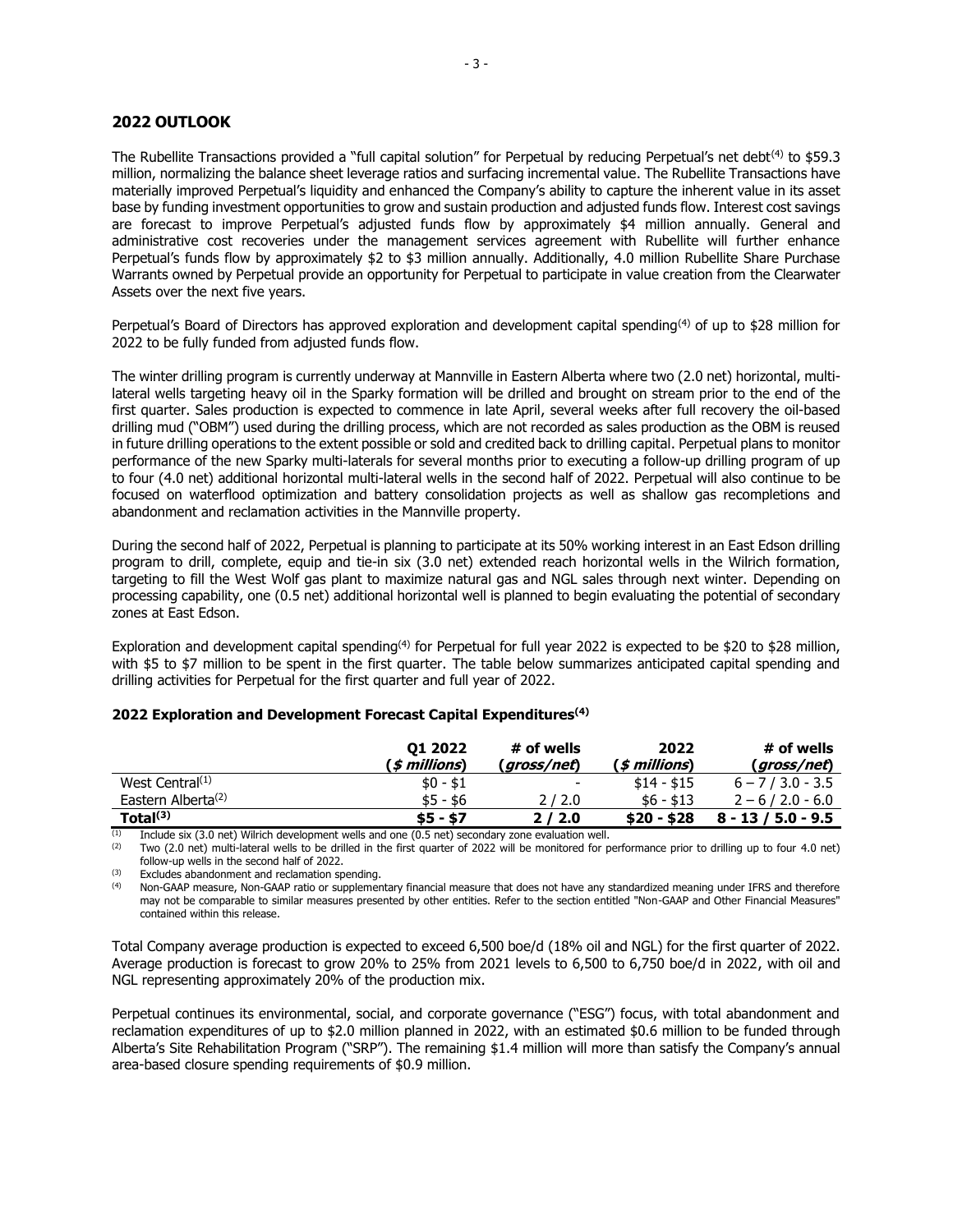2022 Guidance assumptions are as follows:

|                                                                               | <b>2022 Guidance</b> |
|-------------------------------------------------------------------------------|----------------------|
| Exploration and development expenditures <sup>(2)</sup> ( $\oint$ millions)   | \$20 - \$28          |
| Cash costs <sup><math>(1)(2)</math></sup> ( $\frac{s}{b}$ oe)                 | $$17.00 - $20.00$    |
| Average daily production ( <i>boe/d</i> )                                     | $6.500 - 6.750$      |
| Production mix $($ %)                                                         | 20% oil and NGL      |
| Cash costs represents operating, transportation, interest, G&A and royalties. |                      |

Non-GAAP measure, Non-GAAP ratio or supplementary financial measure that does not have any standardized meaning under IFRS and therefore may not be comparable to similar measures presented by other entities. Refer to the section entitled "Non-GAAP and Other Financial Measures" contained within this release.

# **YEAR-END 2021 RESERVES**

Production of 2.0 MMboe and dispositions of 3.4 MMboe were offset by reserve additions of 1.5 MMboe, resulting in an 11% reduction in total Company proved plus probable reserves year-over-year. Perpetual's proved plus probable reserves at year-end 2021 are 31.6 MMboe, comprised of 19% crude oil and NGL (2020 – 35.4 MMboe; 28% crude oil and NGL).

The quality of Perpetual's assets and positive momentum to drive operational and execution excellence in its core operating areas are demonstrated by the highlights below:

- Total proved reserves were 22.3 MMboe at year-end 2021, representing 71% of the Company's proved plus probable reserves (2020 – 71%).
- Proved plus probable producing reserves were 15.2 MMboe at December 31, 2021, representing 48% of total proved plus probable reserves (2020 – 12.4 MMboe; 35%).
- Total proved plus probable reserves in the Mannville district have increased by 12% excluding production despite no capital spending in 2021. Increases in reserves are largely due to extension of the economic limit due to higher prices combined with lower operating costs as higher cost wells have been permanently shut-in.
- Future development costs ("FDC") dropped to \$75.3 million (2020 \$112.5 million) in the proved plus probable category, a reduction of \$37.2 million. The disposition of the Clearwater Assets was the primary driver, contributing to a reduction of \$29.3 million of FDC in the proved plus probable category. FDC for East Edson was reduced by \$7.3 million to \$54.1 million in the proved plus probable category with the drilling of 9 (4.5 net) carried and working interest wells in 2021, offset by the addition of 4 (1.5 net) new proved plus probable undeveloped drilling locations targeting the Wilrich formation. At year-end 2021, McDaniel recognized proved plus probable undeveloped reserves for 27 (12.7 net) Wilrich horizontal drilling locations. In the Mannville area, \$19.7 million of FDC to drill, complete and tie-in 16 (16.0 net) heavy crude oil drilling locations was recorded.
- Based on the three consultant average price (McDaniel, GLJ, Sproule) forecasts (the "Consultant Average Price Forecast") used by McDaniel, the net present value ("NPV") of Perpetual's total proved plus probable reserves (discounted at 10%) before income tax, was \$230.5 million (2020 – \$187.8 million). The increase related primarily to the material increase in the independent reserve evaluators' forecast for natural gas, crude oil and NGL prices at year-end 2021 as compared to the prior year.
- All abandonment, decommissioning and reclamation obligations are included in the reserve report, consistent with year-end 2020. All reserve well decommissioning obligations as well as the additional costs expected to be incurred to abandon and reclaim non-reserve wells, facilities and pipelines are included.
- Based on the Consultant Average Price Forecast, Perpetual's reserve-based NAV<sup>(1)</sup> (discounted at 10%) at yearend 2021 is estimated at \$177.6 million (\$2.79 per share) as compared to \$98.8 million (\$1.61 per share) at yearend 2020.
- <sup>(1)</sup> Non-GAAP measure, Non-GAAP ratio or supplementary financial measure that does not have any standardized meaning under IFRS and therefore may not be comparable to similar measures presented by other entities. Refer to the section entitled "Non-GAAP and Other Financial Measures" contained within this release.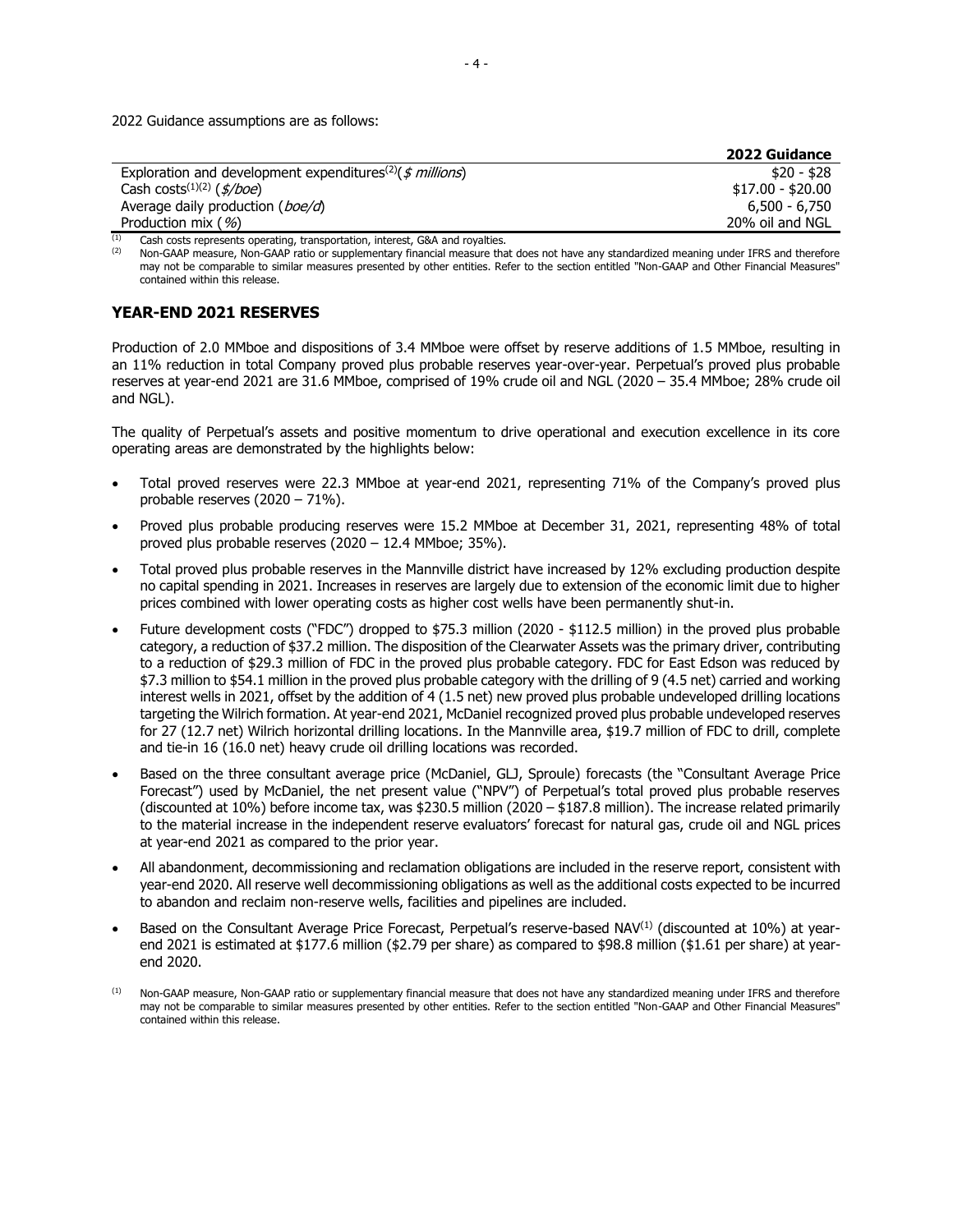# **Reserves Disclosure**

Working interest reserves included herein refer to working interest reserves before royalty deductions. Reserves information is based on an independent reserves evaluation report prepared by McDaniel & Associates Consultants Ltd. ("McDaniel") with an effective date of December 31, 2021 (the "McDaniel Report"), and has been prepared in accordance with National Instrument 51-101 ("NI 51-101") using the Consultant Average Price Forecast. Complete NI 51-101 reserves disclosure including after-tax reserve values, reserves by major property and abandonment costs will be included in Perpetual's Annual Information Form ("AIF"), which, when filed, will be available on the Company's website at [www.perpetualenergyinc.com](http://www.perpetualenergyinc.com/) and SEDAR at [www.sedar.com.](http://www.sedar.com/) Perpetual's reserves at December 31, 2021 are summarized below:

# **Working Interest Reserves at December 31, 2021 (1)**

|                                                                                                                                                                                                                                                                                                                                                                                                                           | Light and<br><b>Medium</b><br><b>Crude Oil</b><br>(Mbbl) | <b>Heavy</b><br>Oil<br>'Mbb∩ | <b>Conventional</b><br><b>Natural Gas</b><br>' MMcf) | <b>Natural</b><br><b>Gas Liquids</b><br>(Mbbl) | Oil<br><b>Equivalent</b><br>(Mboe) |
|---------------------------------------------------------------------------------------------------------------------------------------------------------------------------------------------------------------------------------------------------------------------------------------------------------------------------------------------------------------------------------------------------------------------------|----------------------------------------------------------|------------------------------|------------------------------------------------------|------------------------------------------------|------------------------------------|
| Proved Producing                                                                                                                                                                                                                                                                                                                                                                                                          | 12                                                       | 1,629                        | 61,676                                               | 872                                            | 12,793                             |
| Proved Non-Producing                                                                                                                                                                                                                                                                                                                                                                                                      |                                                          | 177                          | 2,621                                                | 4                                              | 618                                |
| Proved Undeveloped                                                                                                                                                                                                                                                                                                                                                                                                        |                                                          | 865                          | 44,022                                               | 689                                            | 8,891                              |
| <b>Total Proved</b>                                                                                                                                                                                                                                                                                                                                                                                                       | 12                                                       | 2,671                        | 108,319                                              | 1,565                                          | 22,301                             |
| Probable Producing                                                                                                                                                                                                                                                                                                                                                                                                        | 3                                                        | 331                          | 11,490                                               | 170                                            | 2,420                              |
| Probable Non-Producing                                                                                                                                                                                                                                                                                                                                                                                                    |                                                          | 44                           | 4,910                                                | 39                                             | 901                                |
| Probable Undeveloped                                                                                                                                                                                                                                                                                                                                                                                                      |                                                          | 791                          | 28,318                                               | 441                                            | 5,952                              |
| <b>Total Probable</b>                                                                                                                                                                                                                                                                                                                                                                                                     | З                                                        | 1,167                        | 44,719                                               | 650                                            | 9,273                              |
| <b>Total Proved plus Probable</b><br>$\overline{A}$ $\overline{A}$ $\overline{A}$ $\overline{A}$ $\overline{A}$ $\overline{A}$ $\overline{A}$ $\overline{A}$ $\overline{A}$ $\overline{A}$ $\overline{A}$ $\overline{A}$ $\overline{A}$ $\overline{A}$ $\overline{A}$ $\overline{A}$ $\overline{A}$ $\overline{A}$ $\overline{A}$ $\overline{A}$ $\overline{A}$ $\overline{A}$ $\overline{A}$ $\overline{A}$ $\overline{$ | 15                                                       | 3,838                        | 153,038                                              | 2,215                                          | 31,574                             |

 $(1)$  May not add due to rounding.

Total proved reserves at December 31, 2021 account for 71% (2020 – 71%) of total proved plus probable reserves. Proved producing reserves of 12.8 MMboe comprise 57% (2020 – 40%) of total proved reserves. Proved plus probable producing reserves of 15.2 MMboe represent 48% (2020 – 35%) of total proved plus probable reserves.

# **Reserves Reconciliation**

# **Working Interest Reserves(1)**

|                                         |               |                 | <b>Proved and</b> |
|-----------------------------------------|---------------|-----------------|-------------------|
| <b>Barrels of Oil Equivalent (Mboe)</b> | <b>Proved</b> | <b>Probable</b> | <b>Probable</b>   |
| Opening Balance, December 31, 2020      | 25,050        | 10,386          | 35,436            |
| Extensions and Improved Recovery        | 605           | (605)           |                   |
| <b>Discoveries</b>                      |               |                 |                   |
| <b>Technical Revisions</b>              | (763)         | (987)           | (1,749)           |
| Acquisitions                            | 740           | 1,733           | 2,474             |
| <b>Dispositions</b>                     | (2,020)       | (1,396)         | (3, 415)          |
| Production                              | (1,958)       |                 | (1,958)           |
| <b>Economic Factors</b>                 | 646           | 141             | 787               |
| Closing Balance, December 31, 2021      | 22,301        | 9,273           | 31,574            |

 $(1)$  May not add due to rounding.

Dispositions included the Clearwater Asset disposition to Rubellite that was completed in 2021 and a small disposition in the Mannville Area.

Lands acquired in East Edson area added four additional locations and provided revisions to three previously recognized locations to extend their length thereby increasing their booked reserves. As well, reserve recoveries per well assigned to 8 (3.6 net) undeveloped locations were reduced slightly in the proved and probable undeveloped categories following updated type curve analysis, resulting in the negative technical revision in the conventional natural gas and natural gas liquids categories.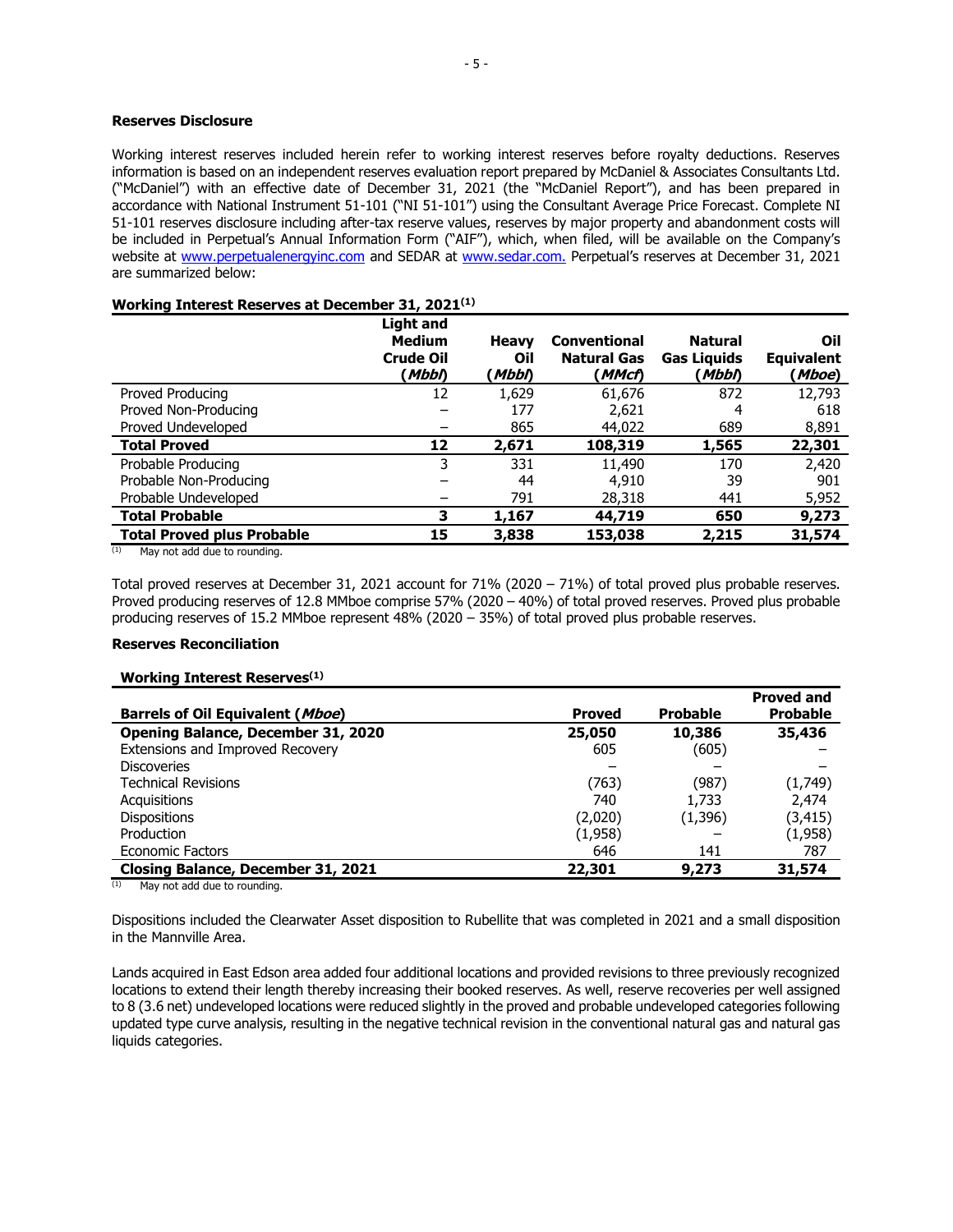An in depth review of well performance and operating costs in the Mannville heavy oil property identified wells with high water cuts and high individual well operating costs. The decision to leave these wells shut-in resulted in a heavy crude oil negative technical revision but has had a positive impact in improved per barrel operating costs for the property.

The table below summarizes the FDC estimated by McDaniel by play type to bring proved plus probable non-producing and undeveloped reserves to production.

| (\$ millions)               | 2022                     | 2023 | 2024 | 2025 | 2026 | <b>Remainder</b> | <b>Total</b> |
|-----------------------------|--------------------------|------|------|------|------|------------------|--------------|
| Eastern Alberta Shallow Gas | $\overline{\phantom{m}}$ | 0.3  | 0.3  | 0.3  | 0.6  |                  | 1.6          |
| Mannville Heavy Oil         | 6.7                      | 3.8  | 4.4  | 4.8  |      |                  | 19.7         |
| Clearwater                  | -                        |      |      |      | -    |                  |              |
| East Edson Wilrich          | 15.5                     | 12.3 |      | 12.8 | 5.6  | 0.4              | 54.1         |
| <b>Total</b>                | 22.2                     | 16.4 | 12.2 | 17.9 | 6.2  | 0.4              | 75.3         |

# **Future Development Capital(1)**

 $(1)$  May not add due to rounding.

The McDaniel Report estimates that FDC of \$75.3 million will be required over the life of the Company's proved plus probable reserves. Proved plus probable reserve forecast FDC have decreased by \$37.1 million (33%) from \$112.5 million at December 31, 2020.

The most significant reduction in FDC was a result of the disposition of the Clearwater Assets with a reduction of \$29.3 million in the proved plus probable undeveloped reserve category.

FDC for East Edson was reduced by \$7.3 million to \$54.1 million in the proved plus probable category with the drilling of nine (4.5 net) carried and working interest wells in 2021, offset by the addition of four (1.5 net) new proved plus probable undeveloped drilling locations targeting the Wilrich formation. At year-end 2021, McDaniel recognized proved plus probable undeveloped reserves for 27 (12.7 net) Wilrich horizontal drilling locations.

In the Mannville area, \$19.7 million of FDC to drill, complete and tie-in 16 (16.0 net) heavy crude oil drilling locations was recorded. This is down from 17 (17.0 net) at year end 2020. Future capital costs also include recompletion of 14 conventional natural gas wells included in Perpetual's proved plus probable reserves.

# **RESERVE LIFE INDEX**

Perpetual's proved plus probable reserves to production ratio, also referred to as reserve life index ("RLI"), was 12.2 years at year-end 2021, while the proved RLI was 9.1 years, based upon the 2022 production estimates in the McDaniel Report. The following table summarizes Perpetual's historical calculated RLI.

**Reserve Life Index(1) Year-end 2021 2020 2019 2018 2017** Total Proved 9.1 10.9 13.4 13.1 9.1 Total Proved plus Probable  $12.2$  14.5 21.5 19.9 13.2

Calculated as year-end reserves divided by year one production estimate from the McDaniel Report.

# **NET PRESENT VALUE OF RESERVES SUMMARY**

Perpetual's heavy crude oil, conventional natural gas, and NGL reserves were evaluated by McDaniel using the Consultant Average Price Forecast effective January 1, 2022 and include the forecasted impact of the Company's market diversification contract, but prior to provision for financial oil and natural gas price hedges, foreign exchange contracts, income taxes, interest, debt service charges and general and administrative expenses. The following table summarizes the NPV of future revenue from reserves at December 31, 2021, assuming various discount rates: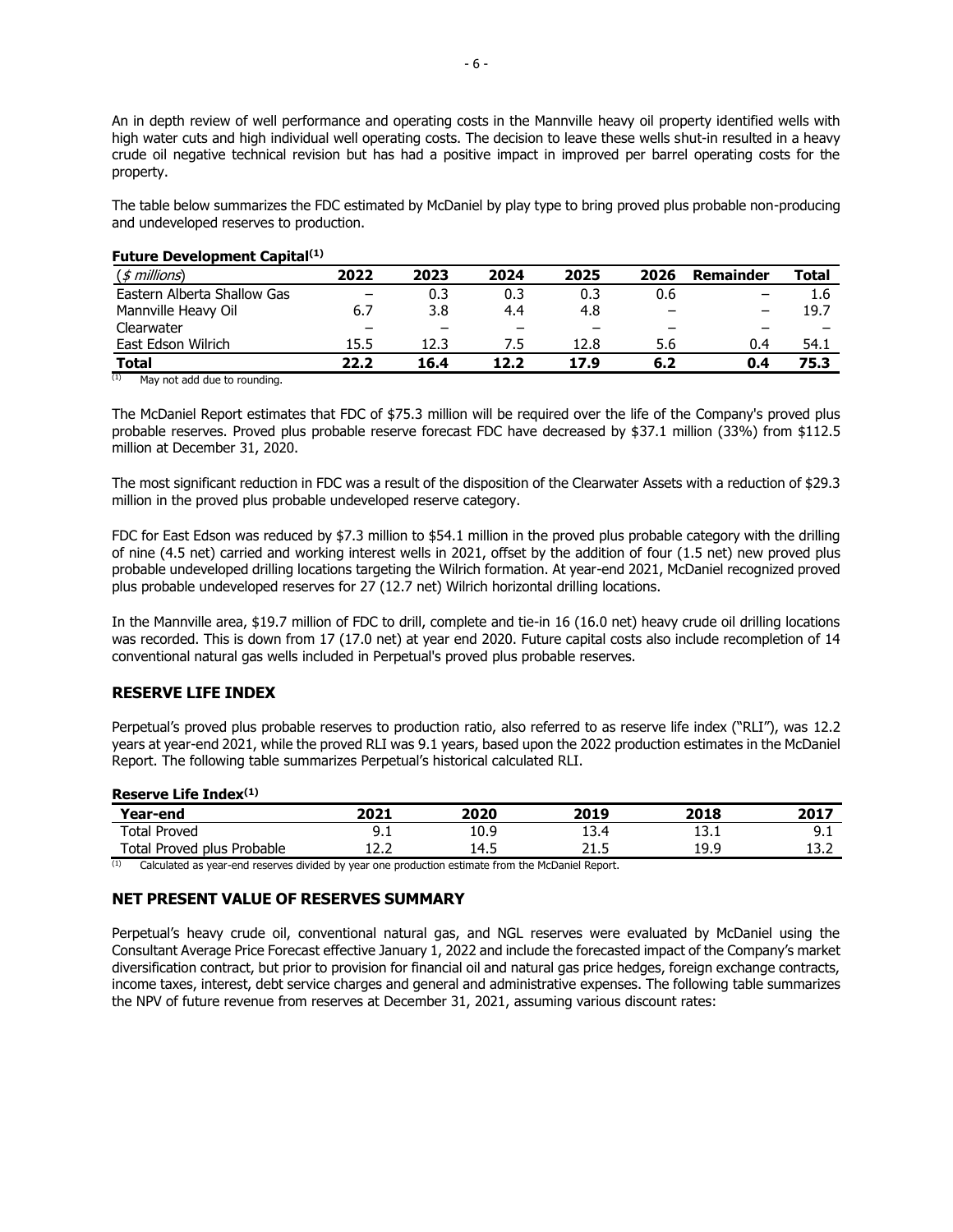#### **NPV of Reserves, before income tax(1)(2)(3)**

|                                                       |                     |           |     |     |                   | <b>Unit Value</b><br><b>Discounted</b> |
|-------------------------------------------------------|---------------------|-----------|-----|-----|-------------------|----------------------------------------|
|                                                       |                     |           |     |     | <b>Discounted</b> | at                                     |
|                                                       |                     |           |     |     | at                | 10%/Year                               |
| $(\text{\textit{I}}\text{~millions except as noted})$ | <b>Undiscounted</b> | <b>5%</b> | 10% | 15% | 20%               | $($ \$/boe $)^{(4)}$                   |
| Proved Producing                                      | 112                 | 101       | 88  | 77  | 69                | 8.67                                   |
| Proved Non-Producing                                  | 4                   | 4         |     |     |                   | 5.89                                   |
| Proved Undeveloped                                    | 134                 | 90        | 66  | 50  | 39                | 8.03                                   |
| <b>Total Proved</b>                                   | 251                 | 195       | 157 | 130 | 111               | 8.31                                   |
| Probable Producing                                    | 52                  | 31        | 22  | 17  | 13                | 10.01                                  |
| Probable Non-Producing                                | 10                  | 6         | 4   |     |                   | 5.45                                   |
| Probable Undeveloped                                  | 113                 | 71        | 48  | 34  | 26                | 8.94                                   |
| <b>Total Probable</b>                                 | 176                 | 108       | 74  | 54  | 42                | 8.89                                   |
| <b>Total Proved plus Probable</b>                     | 426                 | 304       | 230 | 184 | 153               | 8.49                                   |

 $\overline{1}$  January 1, 2022 Consultant Average price forecast

<sup>(2)</sup> Inclusive of the East Edson royalty and a further reduction for the retained East Edson royalty obligation by Perpetual through December 31, 2022 as part of the East Edson Transaction, asset retirement obligations for sites not assigned reserves, and natural gas market diversification contracts.  $(M<sub>1</sub>)$  May not add due to rounding.

The unit values are based on net reserve volumes.

McDaniel's NPV10 estimate of Perpetual's total proved plus probable reserves at year-end 2021 was \$230.5 million, up 23% from \$187.8 million at year-end 2020. The increase related primarily to the material increase in the independent reserve evaluators' forecast for crude oil prices at year-end 2021 as compared to the prior year. At a 10% discount factor, total proved reserves account for 68% (2020 – 63%) of the proved plus probable value. Proved plus probable producing reserves represent 47% (2020 – 24%) of the total proved plus probable value (discounted at 10%) as obligations for non-producing wells, facilities and pipelines and forecast corporate marketing adjustments reduce the value of the developed producing reserves.

# **FAIR MARKET VALUE OF UNDEVELOPED LAND**

Perpetual held 163,953 net undeveloped acres of land as at December 31, 2021, including 84,002 net undeveloped acres of oil sands leases. Undeveloped acres refers to land where there are not any existing wells within the rights associated with those lands and includes 56,198 net acres of undeveloped land assigned value by an independent third party at year end 2021. The estimate of the fair market value of the Company's undeveloped acreage was prepared by Seaton-Jordan & Associates Ltd. ("Seaton-Jordan") and is based on past Crown land sale activity, adjusted for tenure and other considerations. No undeveloped land value was assigned where proved and probable undeveloped reserves have been booked. The fair market value of Perpetual's undeveloped land at year-end 2021 is estimated by Seaton Jordan at \$6.4 million.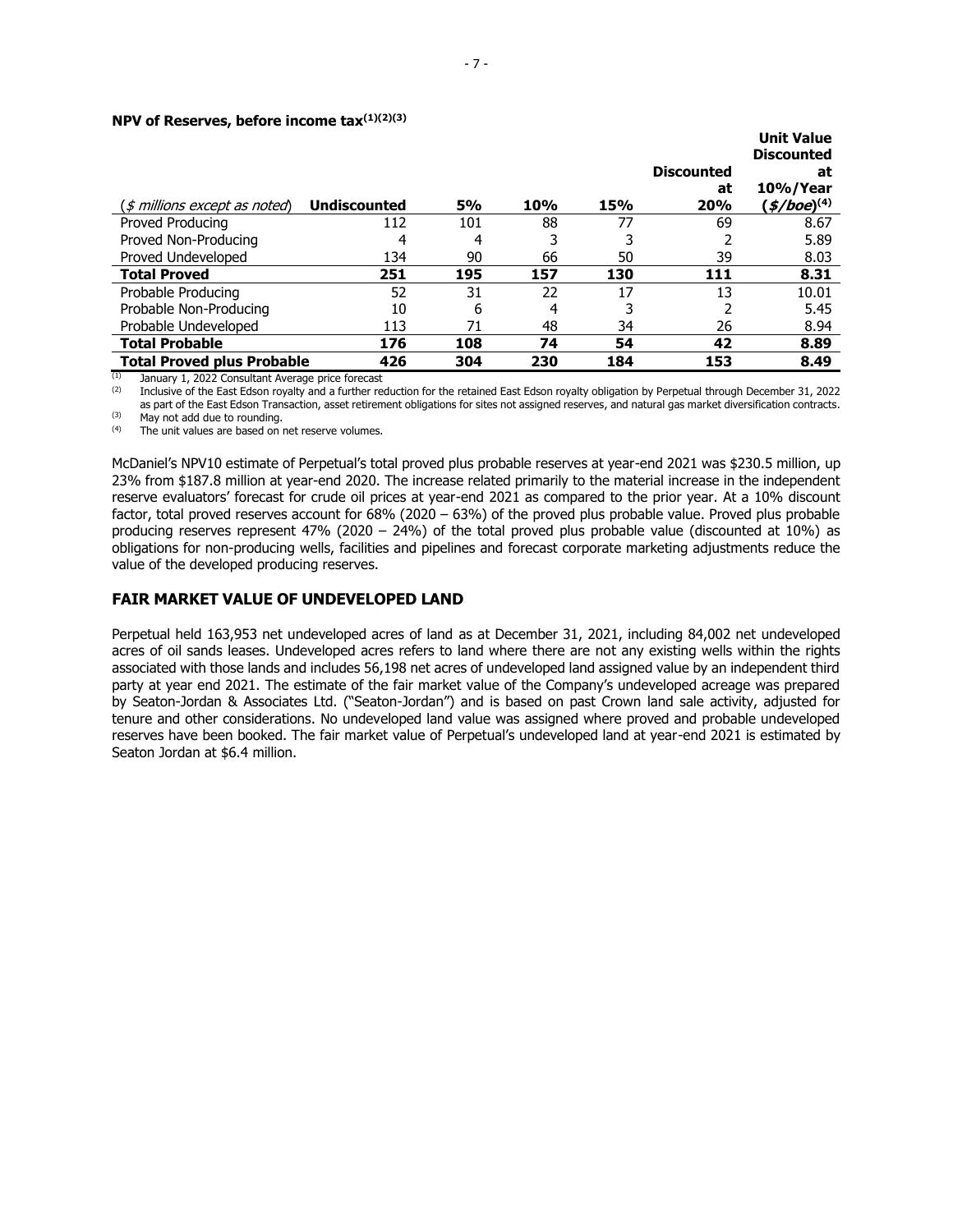# **NET ASSET VALUE**

The following NAV table shows what is normally referred to as a "produce-out" NAV calculation under which the Company's reserves would be produced at forecast future prices and costs. The value is a snapshot in time and is based on various assumptions including commodity prices and foreign exchange rates that vary over time. It should not be assumed that the NAV represents the fair market value of Perpetual's shares. The calculations below do not reflect the value of the Company's prospect inventory to the extent that the prospects are not recognized within the NI 51-101 compliant reserve assessment, except as they are valued through the estimate of the fair market value of undeveloped land.

# **Pre-tax NAV at December 31, 2021 (1)(6)**

|                                                                                                                                               |                     |           |            | <b>Discounted at</b> |
|-----------------------------------------------------------------------------------------------------------------------------------------------|---------------------|-----------|------------|----------------------|
| $(\text{\textit{I}}\text{\textit{m}}\text{\textit{l}}\text{\textit{l}}\text{\textit{on}}\text{\textit{c}}\text{\textit{c}}$ , except as noted | <b>Undiscounted</b> | <b>5%</b> | <b>10%</b> | 15%                  |
| Total Proved plus Probable Reserves <sup>(2)</sup>                                                                                            | 426.4               | 303.6     | 230.5      | 184.3                |
| Fair market value of undeveloped lands <sup>(3)</sup>                                                                                         | 6.4                 | 6.4       | 6.4        | 6.4                  |
| Bank debt, net of working capital <sup>(1)</sup>                                                                                              | (18.6)              | (18.6)    | (18.6)     | (18.6)               |
| Term $\text{loan}^{(4)}$                                                                                                                      | (2.7)               | (2.7)     | (2.7)      | (2.7)                |
| AIMCo contingent payments $(5)$                                                                                                               | (1.4)               | (1.4)     | (1.4)      | (1.4)                |
| Senior notes <sup>(4)</sup>                                                                                                                   | (36.6)              | (36.6)    | (36.6)     | (36.6)               |
| <b>NAV</b>                                                                                                                                    | 378.7               | 255.6     | 177.6      | 136.6                |
| Common shares outstanding ( <i>million</i> ) <sup>(6)</sup>                                                                                   | 63.6                | 63.6      | 63.6       | 63.6                 |
| NAV per share $(\frac{2}{5}/\text{share})^{(6)(7)}$                                                                                           | 5.88                | 3.94      | 2.79       | 2.07                 |

(1) Financial information is per Perpetual's 2021 audited consolidated financial statements.<br>  $(2)$  Reserve values per McDaniel Report as at December 31, 2021, including adjustment

Reserve values per McDaniel Report as at December 31, 2021, including adjustments for natural gas market diversification contracts. All abandonment and reclamation obligations, including future abandonment and reclamation costs for pipelines and facilities and non-reserve wells, are included in the McDaniel Report.

(3) Independent third-party estimate; excludes undeveloped land in West Central Alberta with reserves assigned.

 $(4)$  Measured at principal amount.<br> $(5)$  Estimated fair value of conting

(5) Estimated fair value of contingent liability based on forward market commodity prices.<br>(6) Shares outstanding are net of shares held in trust

 $(6)$  Shares outstanding are net of shares held in trust.<br> $(7)$  Non-GAAP measure, Non-GAAP ratio or supplement

Non-GAAP measure, Non-GAAP ratio or supplementary financial measure that does not have any standardized meaning under IFRS and therefore may not be comparable to similar measures presented by other entities. Refer to the section entitled "Non-GAAP and Other Financial Measures" contained within this release.

The above evaluation includes FDC expectations required to bring undeveloped reserves on production, as recognized by McDaniel, that meet the criteria for booking under NI 51-101. The fair market value of undeveloped land does not reflect the value of the Company's extensive prospect inventory which is anticipated to be converted into reserves and production over time through future capital investment.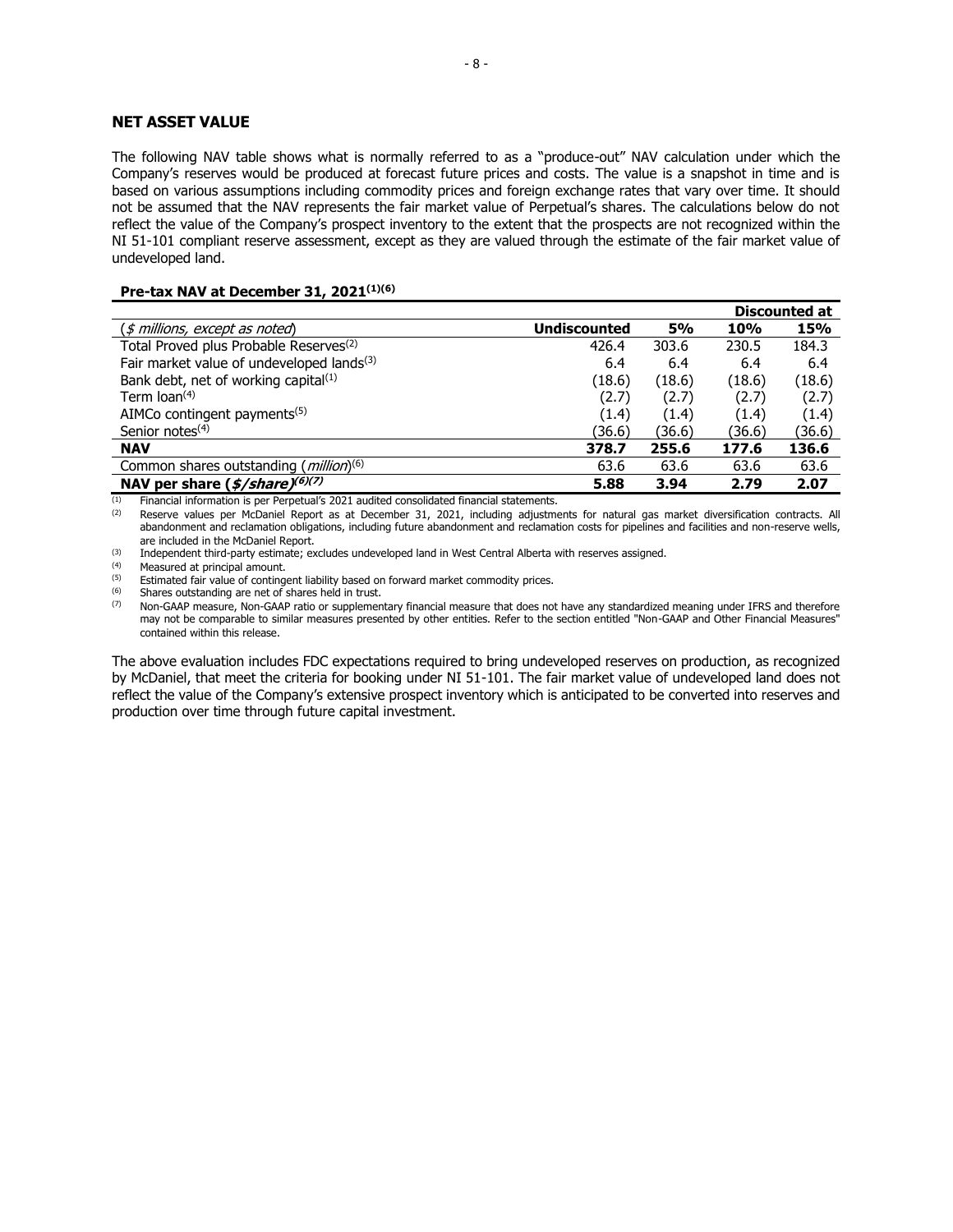|                                                        | <b>Three months ended</b> |             | <b>Year ended</b> |             |  |
|--------------------------------------------------------|---------------------------|-------------|-------------------|-------------|--|
|                                                        |                           | December 31 |                   | December 31 |  |
| (\$Cdn thousands, except volume and per share amounts) | 2021                      | 2020        | 2021              | 2020        |  |
| <b>Financial</b>                                       |                           |             |                   |             |  |
| Oil and natural gas revenue                            | 21,449                    | 8,178       | 60,814            | 29,486      |  |
| Net income (loss)                                      | 5,669                     | 14,443      | 81,121            | (61, 597)   |  |
| Per share $-basic^{(2)}$                               | 0.09                      | 0.24        | 1.29              | (1.01)      |  |
| Per share $-$ diluted <sup>(3)</sup>                   | 0.08                      | 0.24        | 1.16              | (1.01)      |  |
| Cash flow from (used in) operating activities          | 1,624                     | (1, 104)    | 12,815            | (9, 533)    |  |
| Per share <sup>(1)(2)</sup>                            | 0.03                      | (0.02)      | 0.20              | (0.16)      |  |
| Adjusted funds flow(1)                                 | 8,585                     | 1,240       | 16,746            | (7, 787)    |  |
| Per share <sup>(2)</sup>                               | 0.13                      | 0.02        | 0.27              | (0.13)      |  |
| Revolving bank debt                                    | 2,487                     | 17,495      | 2,487             | 17,495      |  |
| Senior notes, principal amount                         | 36,582                    | 33,580      | 36,582            | 33,580      |  |
| Term loan, principal amount                            | 2,671                     | 46,823      | 2,671             | 46,823      |  |
| Other liability                                        | 1,387                     |             | 1,387             |             |  |
| Net working capital deficiency <sup>(1)</sup>          | 16,143                    | 7,099       | 16,143            | 7,099       |  |
| Total net debt <sup>(1)</sup>                          | 59,270                    | 104,997     | 59,270            | 104,997     |  |
| <b>Capital expenditures</b>                            |                           |             |                   |             |  |
| Exploration and development <sup>(1)</sup>             | 7,558                     | 466         | 19,062            | 5,939       |  |
| Net proceeds on dispositions, net of cash disposed     | 53,407                    |             | 49,549            | 27,754      |  |
| Common shares outstanding (thousands)                  |                           |             |                   |             |  |
| Weighted average - basic                               | 63,853                    | 61,266      | 62,969            | 61,013      |  |
| Weighted average - diluted                             | 70,873                    | 61,266      | 69,989            | 61,013      |  |
| <b>Operating</b>                                       |                           |             |                   |             |  |
| Daily average production                               |                           |             |                   |             |  |
| Conventional natural gas (MMcf/d)                      | 31.5                      | 19.5        | 24.6              | 21.5        |  |
| Heavy crude oil (bbl/d)                                | 714                       | 1,241       | 963               | 1,082       |  |
| NGL (bbl/d)                                            | 395                       | 237         | 331               | 346         |  |
| Total (boe/d) <sup>(6)</sup>                           | 6,359                     | 4,730       | 5,389             | 5,012       |  |
| Average prices                                         |                           |             |                   |             |  |
| Realized natural gas price (\$/Mcf) <sup>(5)</sup>     | 4.80                      | 1.46        | 3.15              | 0.85        |  |
| Realized oil price (\$/bbl) <sup>(5)</sup>             | 73.96                     | 52.60       | 57.36             | 49.37       |  |
| Realized NGL price (\$/bbl) <sup>(5)</sup>             | 73.44                     | 38.03       | 63.24             | 31.40       |  |
| <b>Wells drilled</b>                                   |                           |             |                   |             |  |
| Conventional natural gas - gross (net)                 | 4(2.0)                    | 3(1.5)      | 9(4.5)            | 5(2.5)      |  |
| Heavy crude oil $-$ gross (net)                        | - (-)                     | $-(-)$      | 5(4.0)            | 4(4.0)      |  |
| Total $-$ gross (net)                                  | 4(2.0)                    | $-(-)$      | 14 (8.5)          | 9(6.5)      |  |
|                                                        |                           |             |                   |             |  |

# **Financial and Operating Highlights**

(1) Non-GAAP measure, Non-GAAP ratio or supplementary financial measure that does not have any standardized meaning under IFRS and therefore may not be comparable to similar measures presented by other entities. Refer to the section entitled "Non-GAAP and Other Financial Measures" contained within this release.

 $\frac{1}{2}$  Based on weighted average basic common shares outstanding for the period.<br>
Based on weighted average basic common shares outstanding for the period.

 $(3)$  Based on weighted average diluted common shares outstanding for the period.

 $^{(4)}$  Realized natural gas, oil, and NGL prices included physical forward sales contracts for which delivery was made during the reporting period, along with realized gains and losses on financial derivatives and foreign exchange contracts.

(5) Please refer to "Boe volume conversions" below.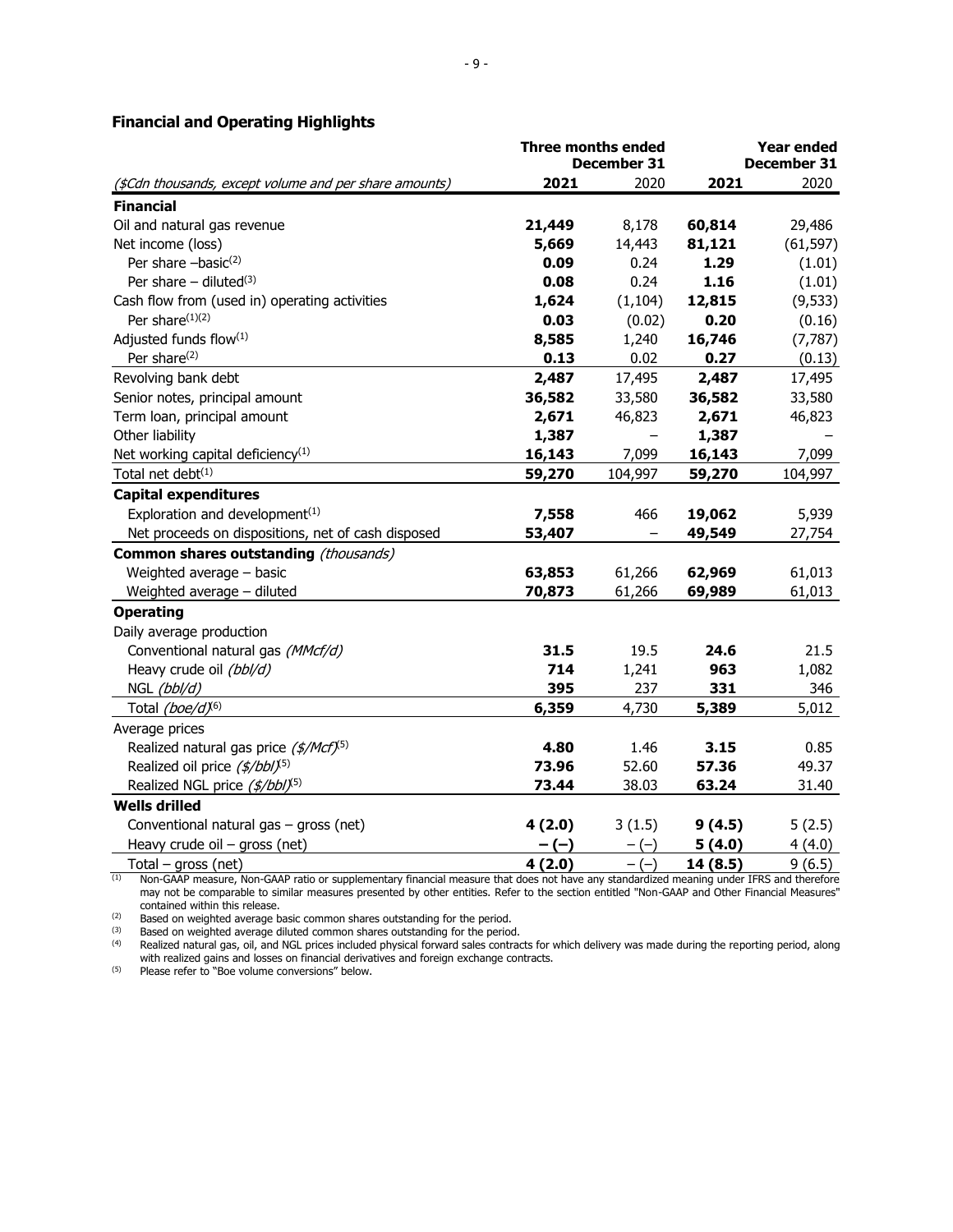#### **About Perpetual**

Perpetual is an oil and natural gas exploration, production and marketing company headquartered in Calgary, Alberta. Perpetual owns a diversified asset portfolio, including liquids-rich conventional natural gas assets in the deep basin of West Central Alberta, heavy crude oil and shallow conventional natural gas in Eastern Alberta and undeveloped bitumen leases in Northern Alberta. Additional information on Perpetual can be accessed at www.sedar.com or from the Company's website at www.perpetualenergyinc.com.

The Toronto Stock Exchange has neither approved nor disapproved the information contained herein.

For additional information please contact:

Perpetual Energy Inc. Suite 3200, 605 - 5 Avenue SW Calgary, Alberta, Canada T2P 3H5 Telephone: 403 269-4400 Fax: 403 269-4444 Email: info@perpetualenergyinc.com

Susan L. Riddell Rose Ryan A. Shay President and Chief Executive Officer Vice President Finance and Chief Financial Officer

# **ADVISORIES**

# **RESERVES DATA AND OTHER METRICS**

There are numerous uncertainties inherent in estimating quantities of crude oil, natural gas and NGL reserves and the future cash flows attributed to such reserves. The reserve and associated cash flow information set forth above are estimates only. In general, estimates of economically recoverable crude oil, natural gas and NGL reserves and the future net cash flows therefrom are based upon a number of variable factors and assumptions, such as historical production from the properties, production rates, ultimate reserve recovery, timing and amount of capital expenditures, marketability of oil and natural gas, royalty rates, the assumed effects of regulation by governmental agencies and future operating costs, all of which may vary materially. For those reasons, estimates of the economically recoverable crude oil, NGL and natural gas reserves attributable to any particular group of properties, classification of such reserves based on risk of recovery and estimates of future net revenues associated with reserves prepared by different engineers, or by the same engineers at different times, may vary. The Company's actual production, revenues, taxes and development and operating expenditures with respect to its reserves will vary from estimates thereof and such variations could be material.

All evaluations and reviews of future net revenue are stated prior to any provisions for interest costs or general and administrative costs and after the deduction of estimated future capital expenditures for wells to which reserves have been assigned. The after-tax net present value of the Company's oil and gas properties reflects the tax burden on the properties on a stand-alone basis and utilizes the Company's tax pools. It does not consider the corporate tax situation, or tax planning. It does not provide an estimate of the after-tax value of the Company, which may be significantly different. The Company's financial statements and the MD&A should be consulted for information at the level of the Company.

The estimates of reserves and future net revenue for individual properties may not reflect the same confidence level as estimates of reserves and future net revenue for all properties, due to effects of aggregations. The estimated values of future net revenue disclosed in this news release do not represent fair market value. There is no assurance that the forecast prices and cost assumptions used in the reserve evaluations will be attained and variances could be material.

The reserve data provided in this news release presents only a portion of the disclosure required under NI 51-101. All of the required information will be contained in the Company's Annual Information Form for the year ended December 31, 2021, which will be filed on SEDAR (accessible at www.sedar.com) on or before March 31, 2022.

This news release contains metrics commonly used in the oil and natural gas industry, such as "finding and development" costs or "F&D" costs. These oil and gas metrics have been prepared by management and do not have standardized meanings or standard methods of calculation and therefore, such measures may not be comparable to similar measures used by other companies and should not be used to make comparisons. Such metrics have been included in this news release to provide readers with additional measures to evaluate Perpetual's performance; however, such measures are not reliable indicators of Perpetual's future performance and future performance may not compare to Perpetual's performance in previous periods and therefore, such metrics should not be unduly relied upon. Management uses these oil and gas metrics for its own performance measurements and to provide shareholders and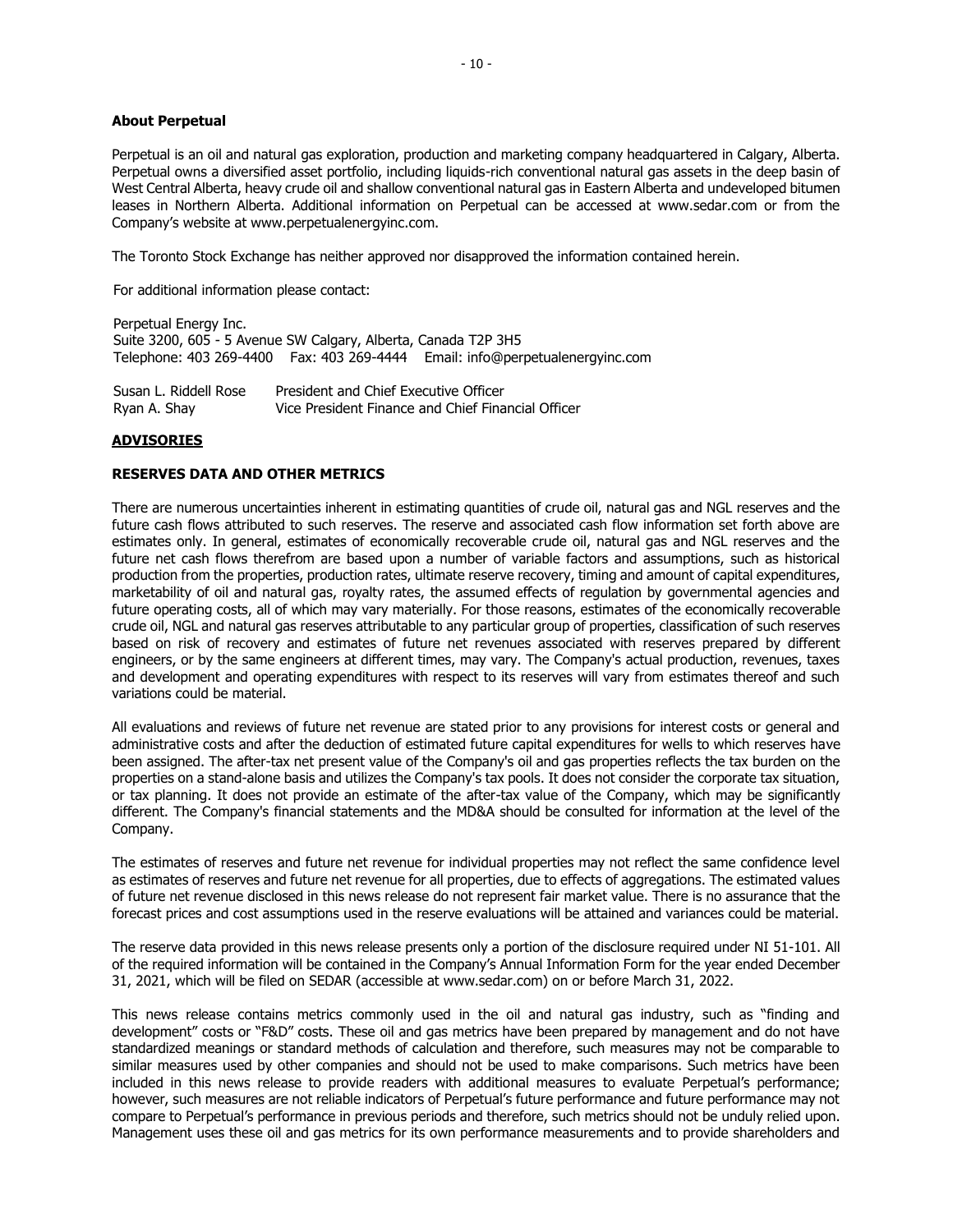investors with measures to compare Perpetual's operations over time. Readers are cautioned that the information provided by these metrics, or that can be derived from the metrics presented in this new release, should not be relied upon for investment or other purposes.

F&D costs are calculated on a per boe basis by dividing the aggregate of the change in future development capital ("FDC") from the prior year for the particular reserve category and the costs incurred on development and exploration activities in the year by the change in reserves from the prior year for the reserve category. F&D costs take into account reserve revisions during the year on a per boe basis. The aggregate of the F&D costs incurred in the financial year and changes during the year in FDC generally will not reflect total F&D costs related to reserves additions for that year.

# **VOLUME CONVERSIONS**

Barrel of oil equivalent ("boe") may be misleading, particularly if used in isolation. In accordance with NI 51-101, a conversion ratio for conventional natural gas of 6 Mcf:1 bbl has been used, which is based on an energy equivalency conversion method primarily applicable at the burner tip and does not represent a value equivalency at the wellhead. In addition, utilizing a conversion on a 6 Mcf:1 bbl basis may be misleading as an indicator of value as the value ratio between conventional natural gas and heavy crude oil, based on the current prices of natural gas and crude oil, differ significantly from the energy equivalency of 6 Mcf:1 bbl. A conversion ratio of 1 bbl of heavy crude oil to 1 bbl of NGL has also been used throughout this news release.

# **ABBREVIATIONS**

The following abbreviations used in this news release have the meanings set forth below:

| bbl          | barrels                           |
|--------------|-----------------------------------|
| bbl/d        | barrels per day                   |
| boe          | barrels of oil equivalent         |
| <b>MMboe</b> | million barrels of oil equivalent |
| Mcf          | thousand cubic feet               |
| <b>MMcf</b>  | million cubic feet                |
| <b>MMBtu</b> | million British Thermal Units     |
| GJ           | gigajoules                        |

# **NON-GAAP AND OTHER FINANCIAL MEASURES**

Throughout this news release and in other materials disclosed by the Company, Perpetual employs certain measures to analyze financial performance, financial position, and cash flow. These non-GAAP measures, non-GAAP ratios and other supplemental financial measures do not have any standardized meaning prescribed under IFRS and therefore may not be comparable to similar measures presented by other entities. The non-GAAP measures, non-GAAP ratios and other supplemental financial measures should not be considered to be more meaningful than GAAP measures which are determined in accordance with IFRS, such as net income (loss), cash flow from operating activities, and cash flow used in investing activities, as indicators of Perpetual's performance.

**Adjusted funds flow:** Adjusted funds flow is calculated based on net cash flows from operating activities, excluding changes in non-cash working capital and expenditures on decommissioning obligations since the Company believes the timing of collection, payment or incurrence of these items is variable. Expenditures on decommissioning obligations may vary from period to period depending on capital programs and the maturity of Perpetual's operating areas. Expenditures on decommissioning obligations are managed through the capital budgeting process which considers available adjusted funds flow. Management uses adjusted funds flow and adjusted funds flow per boe as key measures to assess the ability of the Company to generate the funds necessary to finance capital expenditures, expenditures on decommissioning obligations and meet its financial obligations.

Adjusted funds flow per share is calculated using the weighted average number of shares outstanding used in calculating net income (loss) per share. Adjusted funds flow is not intended to represent net cash flows from operating activities calculated in accordance with IFRS.

Adjusted funds flow per boe is calculated as adjusted funds flow divided by total production sold in the period.

The following table reconciles net cash flows from (used in) operating activities as reported in the Company's statements of cash flows, to adjusted funds flow and adjusted funds flow: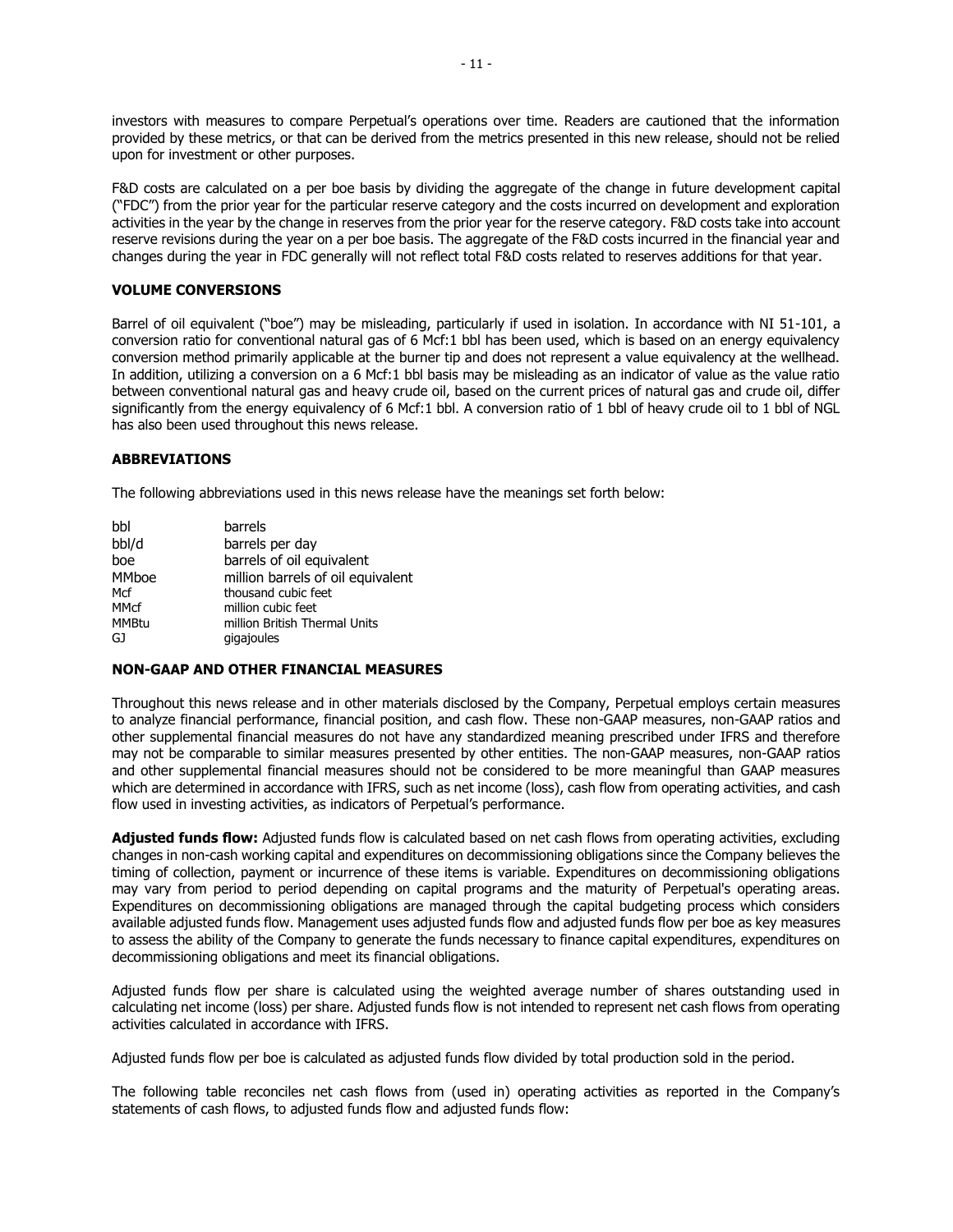|                                                      | Three months ended |              | Years ended |              |
|------------------------------------------------------|--------------------|--------------|-------------|--------------|
|                                                      |                    | December 31, |             | December 31, |
| (\$ thousands, except per share and per boe amounts) | 2021               | 2020         | 2021        | 2020         |
| Net cash flows from (used in) operating activities   | 1,624              | (1, 104)     | 12,815      | (9, 533)     |
| Change in non-cash working capital                   | 4,197              | 1,479        | (3, 406)    | (1,015)      |
| Decommissioning obligations settled                  | 1,382              | 95           | 1,759       | 210          |
| Oil and natural gas revenue in-kind                  | 1,382              | 917          | 4,995       | 2,319        |
| Payments of gas over bitumen royalty financing       |                    | (197)        |             | (704)        |
| Payments of restructuring costs                      |                    | 50           | 583         | 936          |
| Adjusted funds flow                                  | 8,585              | 1,240        | 16,746      | (7, 787)     |
| Adjusted funds flow per share                        | 0.13               | 0.02         | 0.27        | (0.13)       |
| Adjusted funds flow per boe                          | 14.67              | 2.85         | 8.51        | (4.25)       |

**Available Liquidity:** Available Liquidity is defined as Perpetual's reserve-based first lien credit facility (the "Credit Facility") borrowing limit (the "Borrowing Limit"), plus cash, less borrowings and letters of credit issued under the Credit Facility. Management uses available liquidity to assess the ability of the Company to finance capital expenditures and expenditures on decommissioning obligations, and to meet its financial obligations.

**Cash costs:** Cash costs are comprised of royalties, production and operating, transportation, general and administrative, and cash finance expense as detailed below. Cash costs per boe is calculated by dividing cash costs by total production sold in the period. Management believes that cash costs assist management and investors in assessing Perpetual's efficiency and overall cost structure.

|                                                 | Three months ended |              | Years ended December 31, |        |
|-------------------------------------------------|--------------------|--------------|--------------------------|--------|
|                                                 |                    | December 31, |                          |        |
| $(\text{\$ thousands, except per boe amounts})$ | 2021               | 2020         | 2021                     | 2020   |
| Royalties                                       | 3,786              | 1,831        | 9,920                    | 6,571  |
| Production and operating                        | 2,863              | 3,014        | 12,859                   | 11,634 |
| Transportation                                  | 871                | 804          | 2,993                    | 3,617  |
| General and administrative                      | 3,657              | 1,994        | 10,757                   | 7,870  |
| Cash finance expense                            | 1,039              | 155          | 1,309                    | 6,587  |
| Cash costs                                      | 12,215             | 7.798        | 37,839                   | 36,279 |
| Cash costs per boe                              | 20.88              | 17.92        | 19.24                    | 19.78  |

**Operating netback:** Operating netback is calculated by deducting royalties, production and operating expenses, and transportation costs from realized revenue. Operating netback is also calculated on a per boe basis using total production sold in the period. Perpetual considers operating netback to be an important performance measure to evaluate its operational performance as it demonstrates its profitability relative to current commodity prices. Realized revenue is realized oil revenue which includes realized gains (losses) on financial crude oil and foreign exchange contracts. Realized revenue is used by management to calculate the Company's net realized commodity prices, taking into account the monthly settlements of financial crude oil and natural gas forward sales, collars, basis differentials, and forward foreign exchange sales. These contracts are put in place to protect Perpetual's adjusted funds flow from potential volatility.

**Net Debt and Working Capital:** Net debt is calculated by deducting any borrowing under the Credit Facility from working capital. Working capital is calculated by adding cash, accounts receivable and prepaids less accounts payables and accrued liabilities. Perpetual uses net debt as an alternative measure of outstanding debt. Management considers net debt and working capital as important measures in assessing the liquidity of the Company.

Net debt includes the carrying value of net bank debt, other liability, the principal amount of the Term Loan, and the principal amount of senior notes. Net debt, net bank debt, and net debt to adjusted funds flow ratios are used by management to assess the Corporation's overall debt position and borrowing capacity. Net debt to adjusted funds flow ratios are calculated on a trailing twelve-month basis.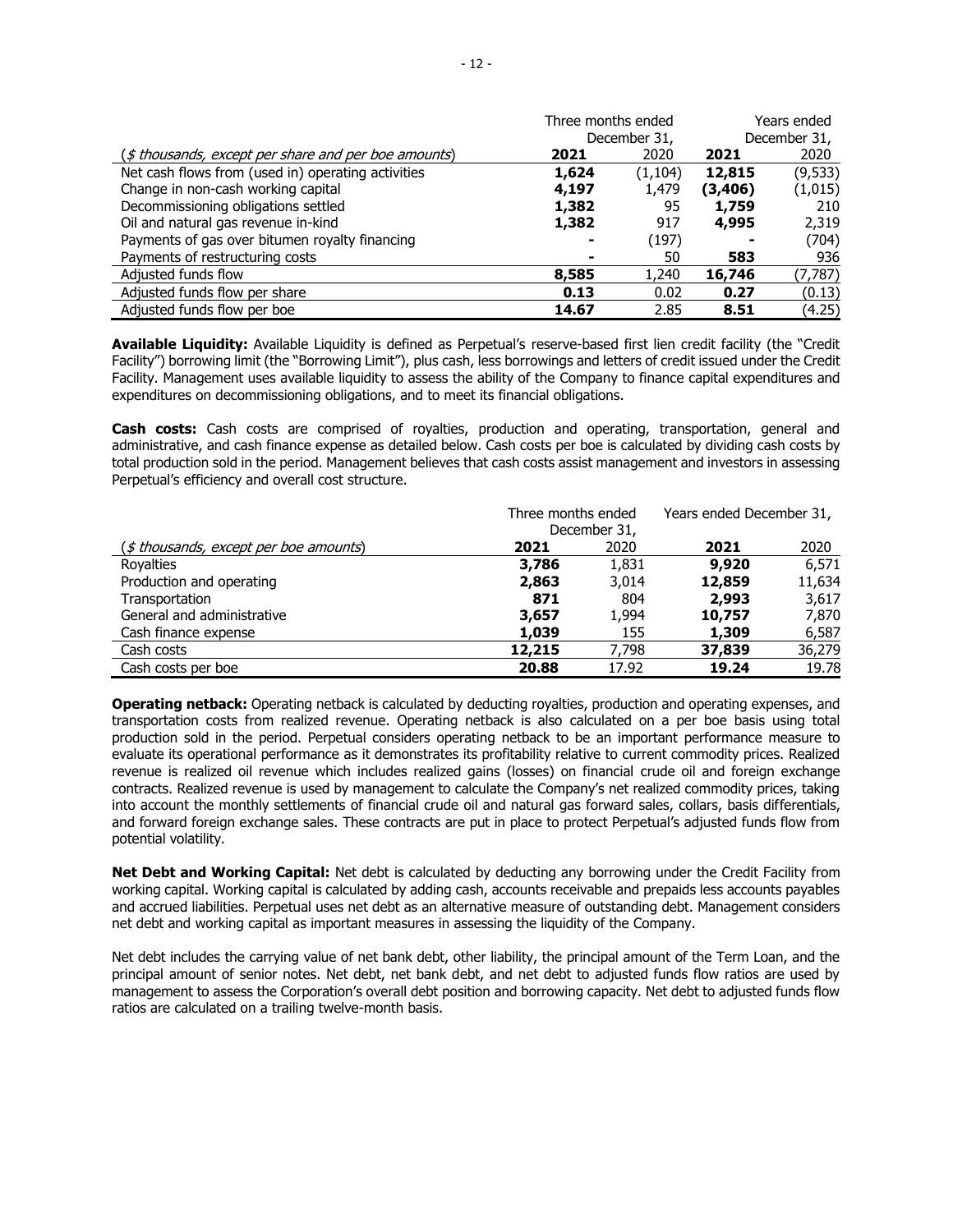The following table reconciles working capital and net debt as reported in the Company's statements of financial position:

|                                          | As at December 31, |
|------------------------------------------|--------------------|
|                                          | 2021               |
| Cash and cash equivalents                | 1,090              |
| Accounts and accrued receivable          | 11,671             |
| Prepaid expenses and deposits            | 910                |
| Marketable securities                    | 2,409              |
| Accounts payable and accrued liabilities | (32,223)           |
| Working capital deficiency               | (16, 143)          |
| Bank indebtedness                        | (2, 487)           |
| Term loan (principal)                    | (2,671)            |
| AIMCO contingent payments                | (1, 387)           |
| Senior notes (principal)                 | (36,582)           |
| Net debt                                 | (59,270)           |

**Realized revenue:** Realized revenue is the sum of realized natural gas revenue, realized oil revenue, and realized NGL revenue which includes realized gains (losses) on financial natural gas, crude oil, NGL, and foreign exchange contracts. Realized revenue is used by management to calculate the Corporation's net realized commodity prices, taking into account the monthly settlements of financial crude oil and natural gas forward sales, collars, basis differentials, and forward foreign exchange sales. These contracts are put in place to protect Perpetual's adjusted funds flow from potential volatility in commodity prices and foreign exchange rates. Any related realized gains or losses are considered part of the Corporation's realized price.

**Capital Expenditures**: Perpetual uses capital expenditures related to exploration and development to measure its capital investments compared to the Company's annual capital budgeted expenditures. Perpetual's capital budget excludes acquisition and disposition activities as well as the accounting impact of any accrual changes.

The most directly comparable GAAP measure for capital expenditures is cash flow used in investing activities. A summary of the reconciliation of cash flow used in investing activities to capital expenditures, is set forth below:

|                                                    | Three months ended<br>December 31, |                          | Years ended December 31, |          |
|----------------------------------------------------|------------------------------------|--------------------------|--------------------------|----------|
|                                                    | 2021                               | 2020                     | 2021                     | 2020     |
| Net cash flows used in (from) investing activities | (49,217)                           | 266                      | (43,725)                 | (34,925) |
| Acquisitions                                       | (700)                              | $\overline{\phantom{0}}$ | (1, 325)                 | (222)    |
| Net proceeds on dispositions, net of cash disposed | 53,407                             | $\overline{\phantom{0}}$ | 49,549                   | 27,754   |
| Proceeds of sale of marketable securities          |                                    |                          |                          | 14,316   |
| Change in non-cash working capital                 | 4,068                              | 200                      | 14,563                   | (984)    |
| Capital expenditures                               | 7,558                              | 466                      | 19,062                   | 5,939    |

**Non-GAAP Financial Ratios:** Perpetual calculates certain non-GAAP measures per boe as the measure divided by weighted average daily production. Management believes that per boe ratios are a key industry performance measure of operational efficiency and one that provides investors with information that is also commonly presented by other crude oil and natural gas producers. Perpetual also calculates certain non-GAAP measures per share as the measure divided by outstanding common shares.

# **FORWARD-LOOKING INFORMATION**

Certain information in this news release including management's assessment of future plans and operations, and including the information contained under the heading "2022 Outlook" may constitute forward-looking information or statements (together "forward-looking information") under applicable securities laws. The forward-looking information includes, without limitation, statements with respect to: future capital expenditure and production forecasts; expectations as to drilling activity plans and the benefits to be derived from such drilling including the production growth and expectations respecting Perpetual's future exploration, development and drilling activities and Perpetual's business plan.